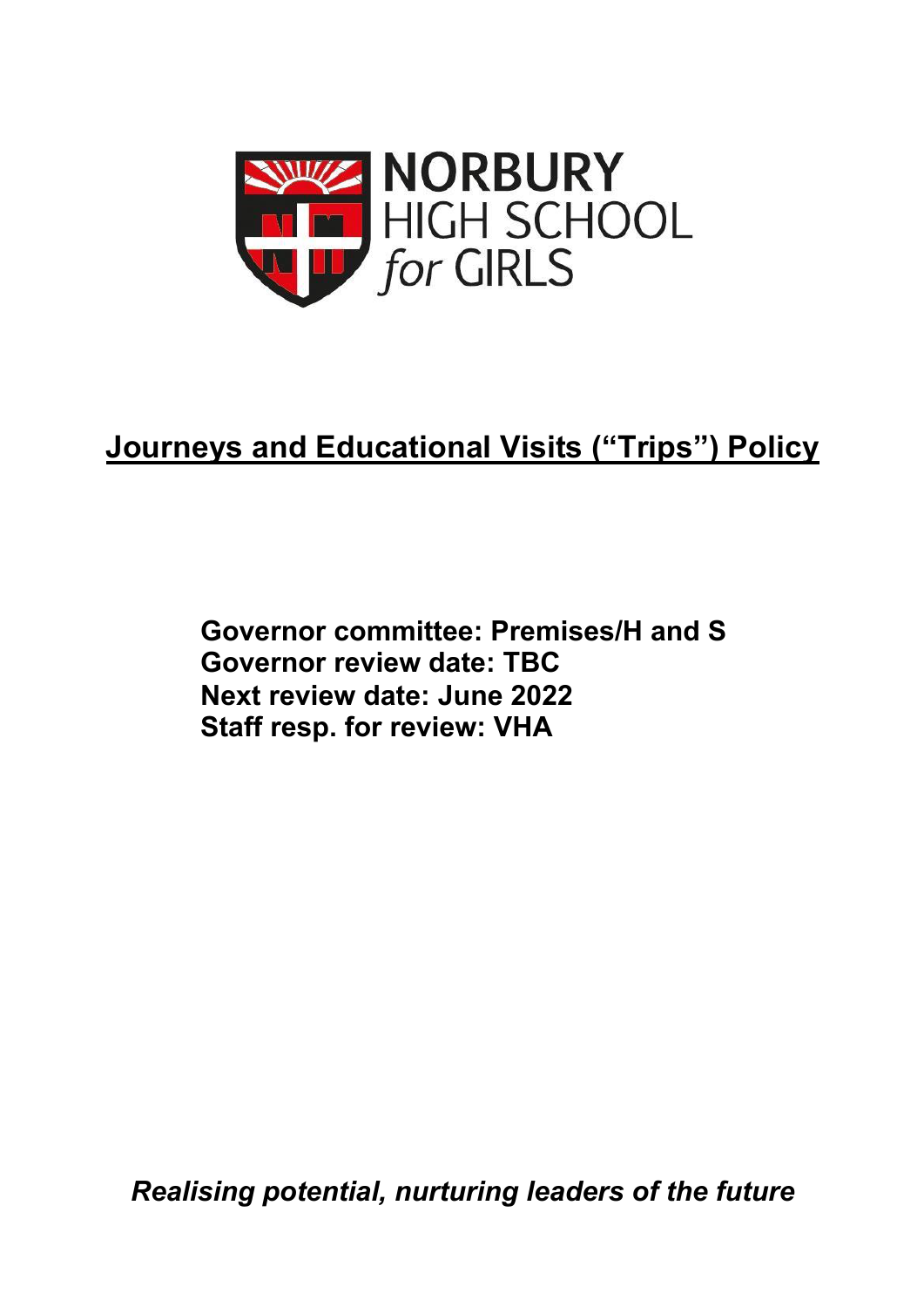#### **Statement of Intent**

The purpose of this part of the policy is to ensure equality of opportunity for all students. The guidelines are to be followed to ensure that trips are beneficial to all students and have a measured impact on the curriculum.

#### **Definitions**

- Journeys one or more nights away
- $\bullet$  Educational visit a day or less

Appropriately chosen and well-organised trips have always had a very considerable value for students, and in some cases are an essential part of examination syllabuses. Taking that into account, there are three issues trip organisers need to be aware of, namely:

- **Safety** must be of paramount concern, particularly in the light of recent terrorist threats
- **Finance** particularly relating to charging for educational visits
- **Disruption** of the school timetable and the learning of the students

The adult/student ratio is at least:

- 1:15 for journeys in the UK
- 1:10 for journeys outside the UK
- 1:10 for public transport trips using TfL free scheme or 1:15 if not
- 1:15 for adventurous trips (e.g. Duke of Edinburgh's)
- 1:20 visits using coaches

Ratios will need to take account of:

- The nature and duration of the activity
- The location and environment of the activity
- $\bullet$  The age of the pupils
- The ability of young people including behavioural, medical, emotional and educational needs
- Staff competence and experience

Ideally at least one of the adults should be female and the minimum number of adults required for any trip is two. Ideally a first aider should be included in the staffing for any school trip.

With sixth form trips, it is possible to reduce the numbers of staff accompanying the students due to their age and increased level of maturity, as long as this is clear in the letter the parents are signing. It is also possible for students in the sixth form to attend day conferences and events unaccompanied, again the parents must be made aware of this.

Use of support staff, welfare assistants, STs and other adults is encouraged.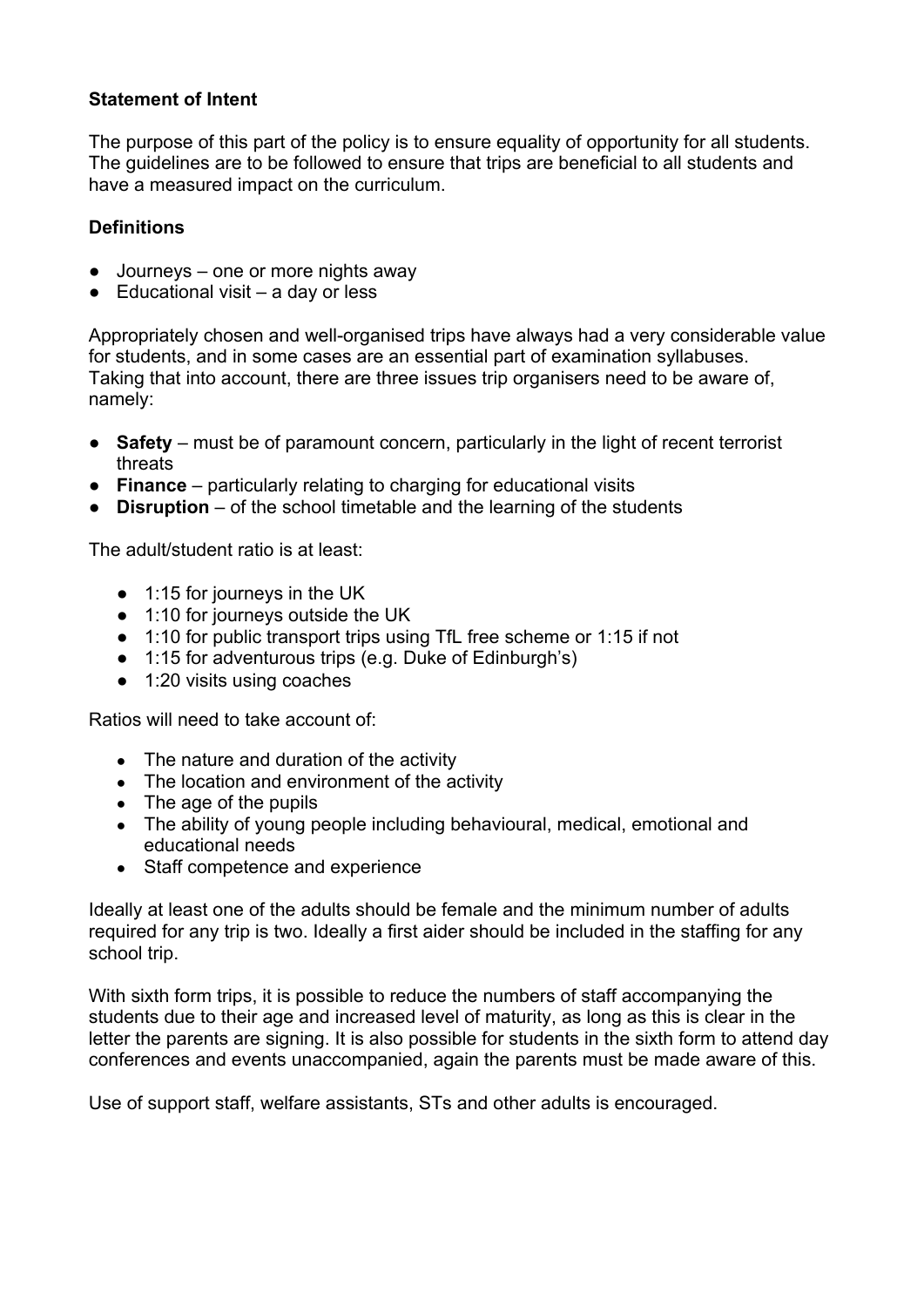#### **Scope**

The types of activity that fall within the scope of an off-site trip are numerous but include:

- Outdoor adventure centres
- P.E. fixtures
- Overseas trips and exchanges
- Trips to museums, theatres, exhibitions, festivals, concerts, national parks and zoos
- Farms, factories or other places of work
- Trips to HE/FE establishments, schools, etc.
- Mentor-supervised trips

#### **Procedures for Planning a Trip**

Any member of staff who is considering organising a trip must ensure they read and follow the guidance below:

#### Approval Procedure

• Read the procedure for arranging a trip summary sheet (Appendix 1)

Before any detailed planning is undertaken by the teacher or department that proposes to take students on a trip of any sort the initial action will be to check the diary with Mrs Cobb (this is then pencilled in), to check that the proposed day is suitable, then approval in principle must be obtained from the Educational Visits Co-ordinator (EVC) using the School Trip Proposal Form (see Appendix 2). The form must be emailed and then it will be discussed at a meeting of the senior leadership team (SLT). No letters should be sent home nor places booked until approval has been granted.

Trips for years 7 to 11 unless undertaken on deep learning days, within normal allocated teaching time or after school hours, will in most circumstances not be permitted. Years 12 and 13 are allowed one additional trip per subject, per year group in an academic year. Any other trips or events which take students out of class in other subjects will only be given permission in exceptional circumstances.

Once the trip has been approved by SLT the EVC will discuss the finer details, including transport, risk assessment cost and adult/student ratios etc.

In the case of sports fixtures, this approval may take the form of a standing instruction as long as it includes consideration of the objectives of the trip, the venue and any staffing issues.

Minibus drivers should be aware of the guidance document, particularly with regards to passenger assistants:

#### Minibus Safety

http://www.rospa.com/rospaweb/docs/advice-services/road-safety/practitioners/minibuscode-of-practice.pdf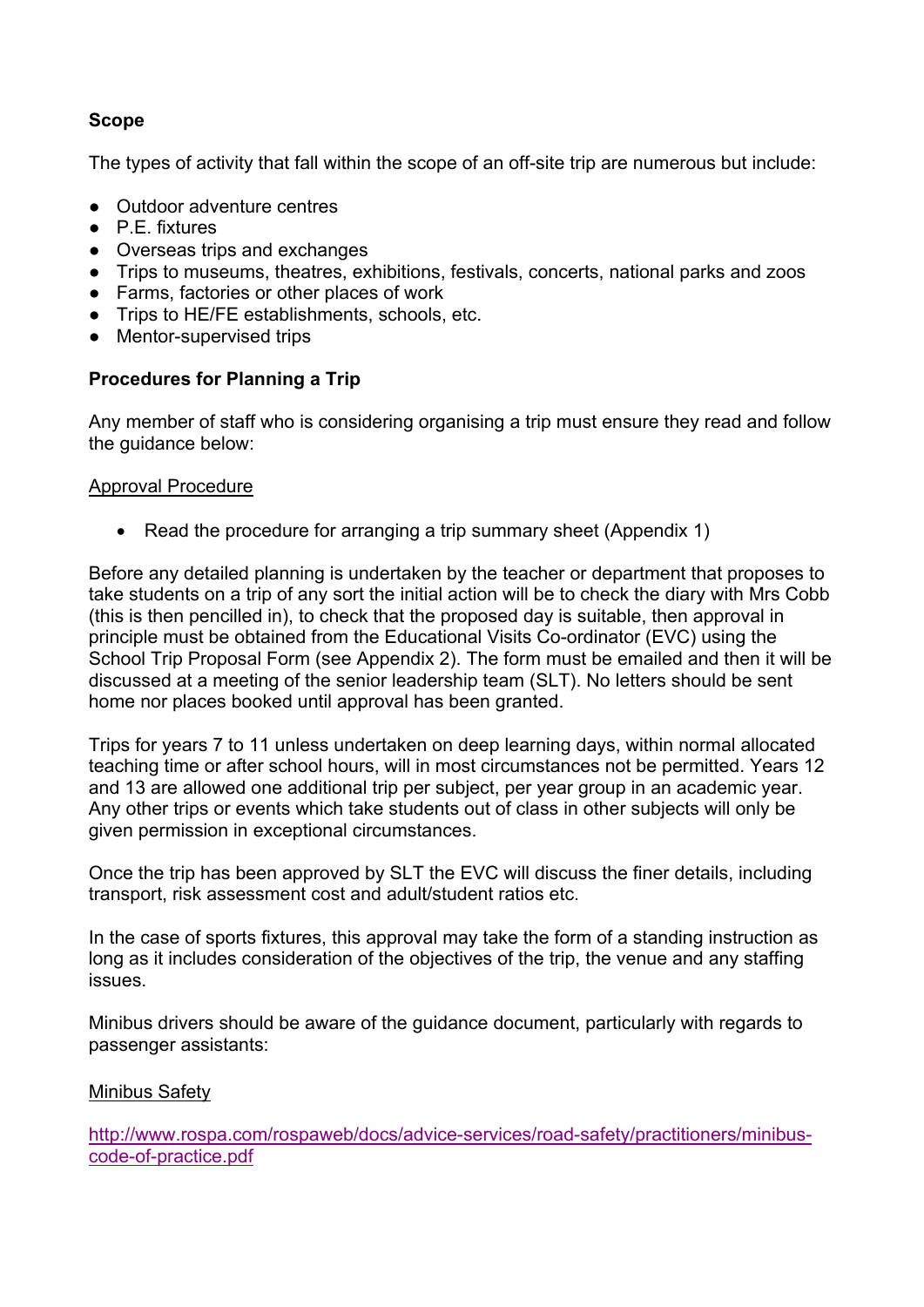Once SLT/EVC approval is given, the trip dates must be lodged in the diary. Requests for staffing are to be made to the cover administrator. Use the email address cover@nhsg.org.uk for this purpose.

#### **Financial Arrangements**

Once approval is given by the EVC, you must inform the school business manager of the planned trip and follow the steps listed below:

- Complete Costings Form (Appendix 4) and pass to the Finance Dept ensuring that any subsidy for PPG students has been agreed with the headteacher (approximately a third)
- If required, complete a Coach Booking Request Form if required (Appendix 6) and pass to the Finance Dept
- Copy the letter to parents to the Finance Dept; the letter should state that trip payments are to be made through ParentPay using parents' login details and that PayPoint cards **cannot** be used to pay for trips - if parents experience difficulties then they are to contact the bursar directly
- Group leader to pass a list of students taking part in the trip to the Finance Dept to allow them to set the trip up on the ParentPay system
- The Finance Dept will provide the group leader with a printout from ParentPay showing payments received on a daily basis; the group leader should monitor payments and update their own records accordingly
- Group leader passes a copy of their accounts for the trip to the Finance Dept monthly, for reconciliation with the school's accounts
- Day trip financial records to be passed to Finance Dept at the end of trip for audit purposes
- Financial records for residential trips are to be passed to the Finance Dept at end of the trip for audit and archiving
- Any cheques required prior to the trip for admission fees etc. should be arranged well in advance of the trip **(two weeks)** to allow time for cheque signatories to sign and approve the cheques
- Only if a cheque signatory is accompanying the trip would a blank cheque ever be allowed to be taken on a trip; the cheque would be signed by one signatory and then the second added when the cost of admission, etc., was known
- It is a legal requirement to keep these records for nine years or until the students concerned have reached 25 years of age

#### **Role of the Governing Body**

Where the governing body is the employer the governors' responsibilities will be the same as those suggested for the MAT. In addition, it is good practice for all governing bodies to: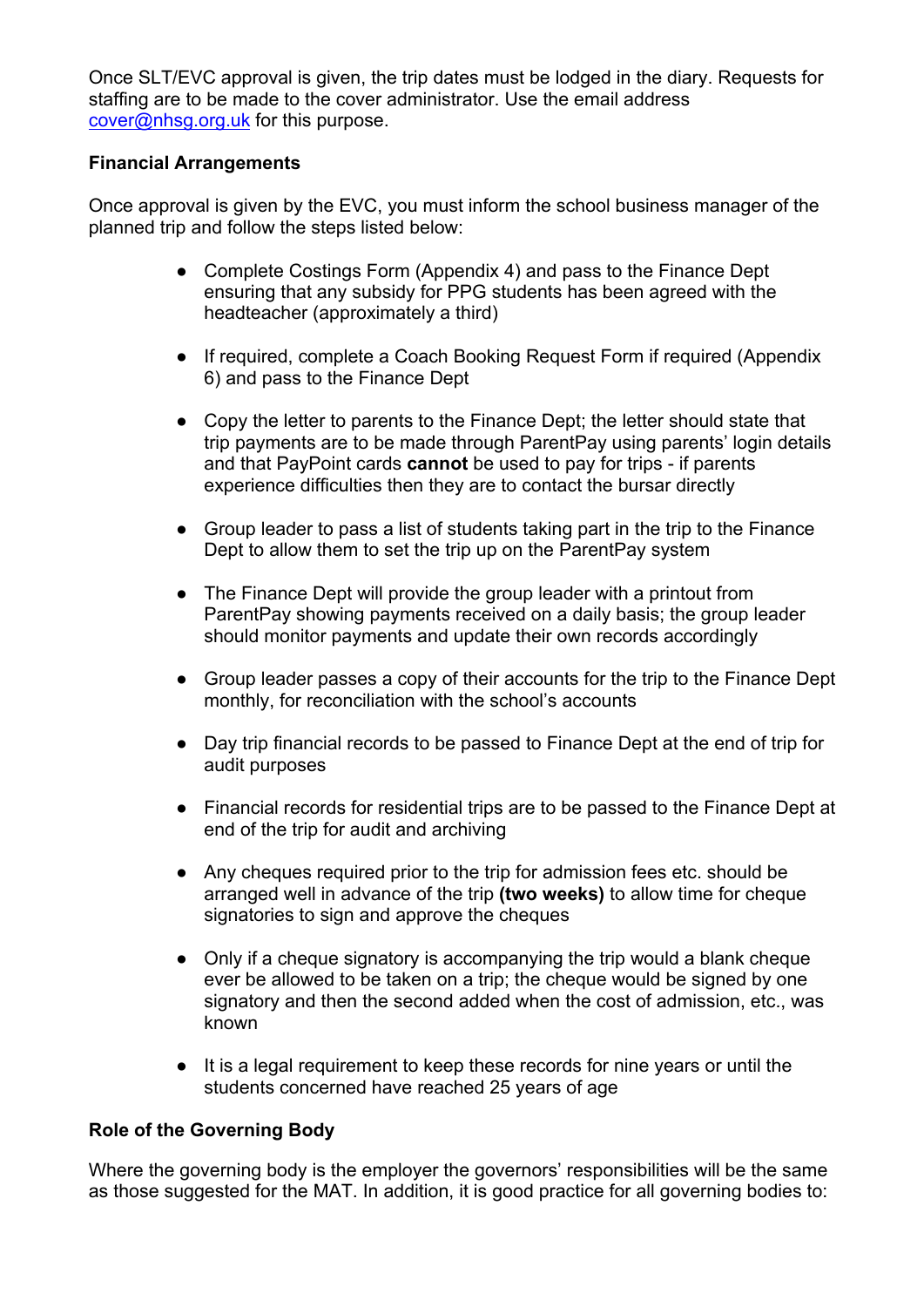- Ensure that guidance is available (e.g. from the department and/or MAT as appropriate) to inform the school's policy, practices and procedures relating to the health and safety of students on educational trips; these should include measures to obtain parental consent on a basis of full information, to investigate parental complaints, and to discuss and review procedures including incident and emergency management systems; as necessary governors may seek specialist advice, though governors should not normally be expected to approve trips
- Ensure that the headteacher and the EVC are supported in matters relating to educational trips and that they have the appropriate time and expertise to fulfil their **responsibilities**
- Agree on the types of trip they should be informed about
- Ask questions about a trip's educational objectives and how they will be met; are the objectives appropriate to the age and abilities of the student group?
- Ensure that the headteacher and the EVC have taken all reasonable and practicable measures to include students with special educational needs or medical needs on a trip

Further guidance, titled **Health and safety: responsibilities and duties for schools,** is available here:

https://www.gov.uk/government/publications/health-and-safety-advice-forschools/responsibilities-and-duties-for-schools

#### **Responsibilities of the Headteacher**

It is good practice for headteachers to:

- Agree who will approve a trip at school level or submit it to the MAT for approval if so required; it makes sense for the EVC to perform this function and for the headteacher to countersign but the headteacher may entrust the task wholly to the EVC who will then sign on the headteacher's behalf
- Ensure that arrangements are in place for the educational objectives of a trip to be inclusive, to be stated in the pre-trip documentation, and to be made known to all relevant parties
- Be aware of the need to obtain the best value. Appropriate consideration must be given to financial management, choice of contractors, and contractual relationships
- Ensure that issues identified by exploratory trips have been satisfactorily resolved within the risk assessment
- Ensure that the accreditation or verification of providers has been checked
- Ensure that trips are evaluated to inform the operation of future trips
- Ensure that the EVC keeps her informed of the progress of the trip and that this information is relayed to governors (and to parents as necessary)
- Check that the EVC has designated an appropriately competent group leader who will meet the MAT's criteria; the EVC will be able to assess a teacher's supervisory ability; the headteacher should make a judgement on a member of staff's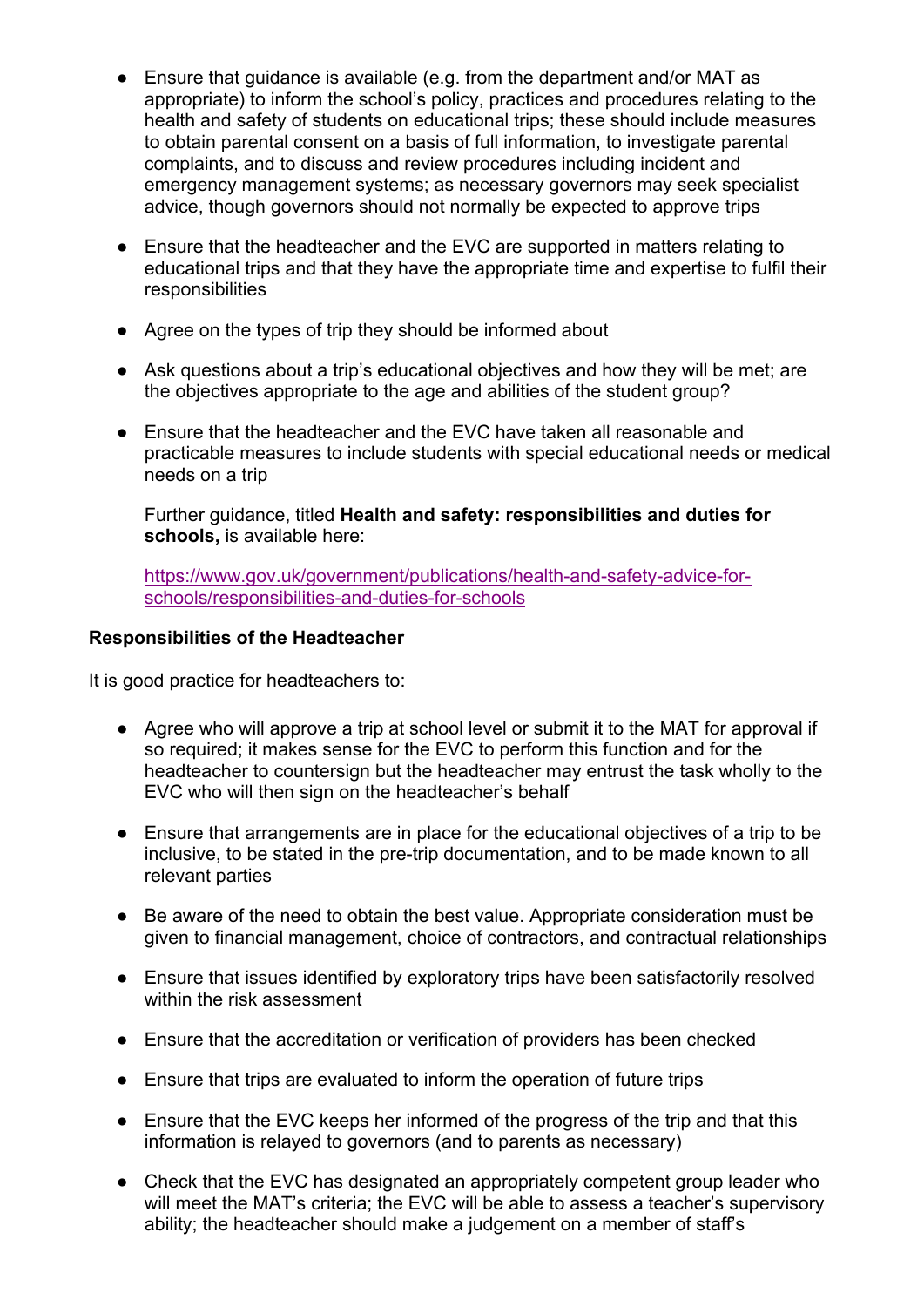competence and suitability to lead a trip; discipline on an educational trip may, at times, have to be stricter than in the classroom

- For less routine trips, the headteacher will need to ensure that the EVC can obtain advice from an appropriate technical adviser as necessary
- Ensure that there is a contingency plan (a 'plan B'), covering for example the implications of staff illness and the need to change routes or activities during the trip (see below)
- Make time available for the EVC to arrange for the induction and training of staff and volunteers and ensure that staff receive the induction and training that they need before the trip
- Allocate sufficient resources to meet identified training needs, including attendance at courses arranged or held by the MAT; INSET sessions relating to educational trips may be organised
- Ensure that trip evaluation is used to inform training needs; further staff training should be made available where a need is identified
- Arrange for the recording of accidents and the reporting of death or disabling injuries as required; accident and incident records should be reviewed regularly, and this information used to inform future trips
- Help to ensure that serious incidents, accidents and near-accidents are investigated
- Ensure teachers are made aware of and understand the MAT guidance on emergency planning and procedures; training and briefing sessions must be provided for school staff
- Ensure that the school has emergency procedures in place in case of a major incident on an educational trip; these should be discussed and reviewed by staff; ensure that students, parents, group supervisors and others are given written details of these procedures
- Ensure that the school contact has the authority to make significant decisions; he or she should be contactable and available for the full duration of the trip 24 hours a day; he or he should be able to respond immediately at the school base to the demands of an emergency and should have a back-up person or number
- Ensure that the EVC briefs the leader and supervisors about the emergency procedures as part of the risk assessment briefing and that the leader and supervisors have ready access to them during the trip
- Ensure that the EVC impresses upon parents the importance of providing their own contact numbers, more than one, which will enable the parents to be contacted in case of emergency
- Establish a procedure to ensure that parents are informed quickly about incident details through the school contact, rather than through the media or students
- Recognise that support must be provided by the MAT's public relations unit when dealing with media enquiries
- Check that contractors have adequate emergency support procedures, and that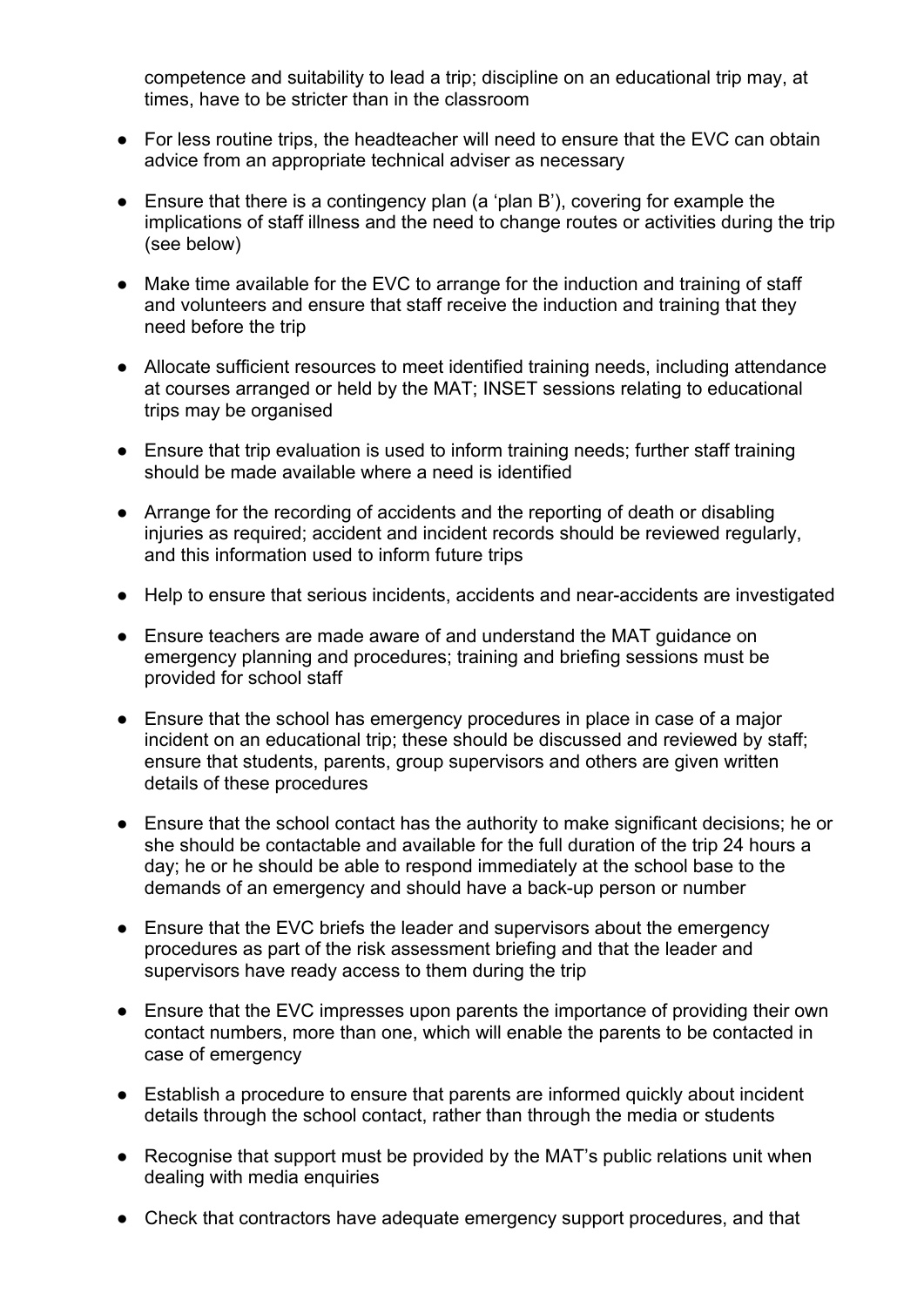these will link to school and MAT emergency procedures

#### **The Group Leader**

- One teacher (the group leader) should have overall responsibility for supervision and conduct for the trip and use the trip checklist to aid their planning (Appendix 3)
- The group leader should be responsible for the preparation of the risk assessment (Appendix 5), but their duties will also encompass all the planning and preparation for the trip
- The school phone should be booked for the trip, and the number shared with students and parents
- All staff should share their mobile numbers with each other
- The group leader should be (as far as is possible) familiar with the place to be visited
- The group leader will have the responsibility to brief parents and students and to ensure that appropriate medical information is available for the duration of the trip
- The group leader is responsible for ensuring that all staff are aware of emergency procedures arising out of the risk assessments
- $\bullet$  The group leader should include where possible a qualified first aider  $-$  a first aid kit should be booked for the trip.
- The group leader will have the authority to cancel the trip if necessary and will also have the ultimate responsibility for the safety of the group during the trip
- The group leader should have authority from the school to take such action as may be necessary to ensure the safety of the group and of individual group members

#### **Risk Assessment**

This aspect of school trips is perhaps the most important. Where appropriate obtain a testimonial from a school that has been on a similar trip.

It is crucial to the discharge by the school of the civil and criminal law duties contained in the various sections of Health and Safety legislation.

Off-site trips will vary in the degree of physical and psychological risk posed to the members of staff and students depending on the nature of the activity and the numbers involved e.g. attending an activity centre will require greater planning and preparation than visiting a museum or exhibition centre.

Residential and overseas trips require the greatest planning of all.

Before embarking on any trip it is essential to carry out a full risk assessment. Essentially, a risk assessment has three objectives:

- 1. It will ensure that potential safety problems are understood.
- 2. It is a means of checking that existing control measures (including emergency plans) are adequate.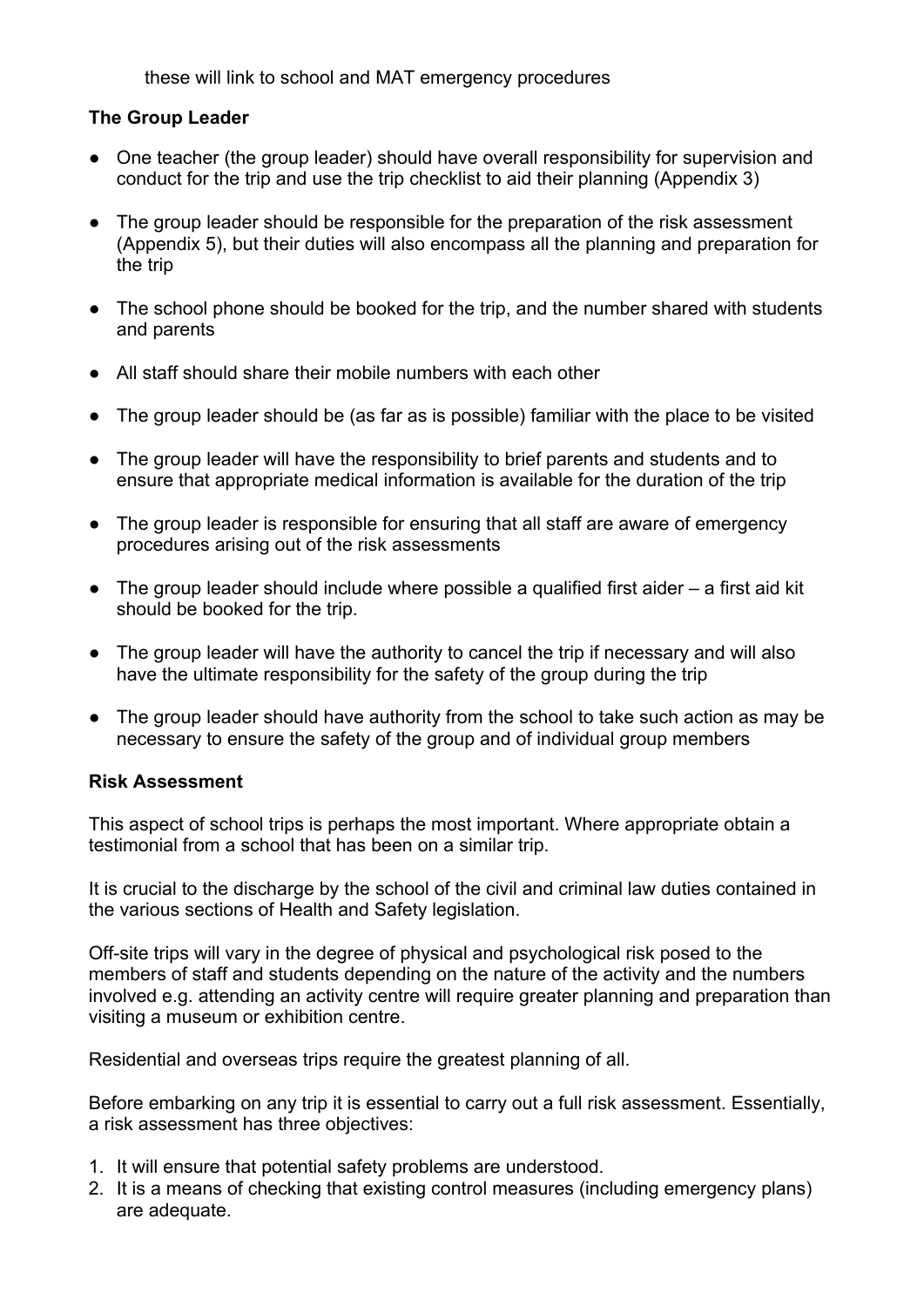3. It is a means of identifying what additional measures can be implemented to reduce/eliminate risk to an acceptable level.

#### **The process of risk assessment is an ongoing one, which should carry on up to and during the trip**

During the risk assessment process it is essential to consider the following types of control measure:

- The competence, experience and qualification of school supervisory staff
- The ratio of staff to students
- The competence, experience and qualifications of the centre staff and ratio of staff to students
- The provision of first aid
- The insurance arrangements
- Transport and road safety
- Emergency action plan
- Briefing parents
- Written code of conduct for students
- The ongoing risk assessment

#### **Parents/Volunteers**

Where there is a high adult to student ratio required, it may not always be possible to use school staff alone. Parents/volunteers may be used to supplement the supervision ratio. They should be carefully selected and ideally should be well known to the staff leading the trip. Anyone who does not have a DBS should never be left in sole charge of students.

Where a child has a medical or special need that might prohibit them normally taking part in a trip, it is good practice to request that a parent accompany them on any trips.

This also ensures that all students are included in the full range of educational experiences offered by the school.

#### **Supervisor's Responsibilities**

All adult supervisors, including teachers and parent/volunteer helpers, must understand their roles and responsibilities at all times. It may be helpful to put these in writing. In particular, all supervisors should be made aware of any students who require closer supervision, such as those with special needs or those likely to cause problems through poor behaviour. Teachers retain the responsibility for the group at all times.

#### **Competence if Leading an Adventure Activity**

If the trip involves an adventure activity, such as canoeing, the governing body must ensure that the group leader and other supervisors are suitably competent to lead or instruct students in the activity.

Competence could be demonstrated by holding the relevant national governing body award where these exist. Advice can also be sought on the outdoor education advisers' website: https://oeapng.info/.

#### **Head Counts**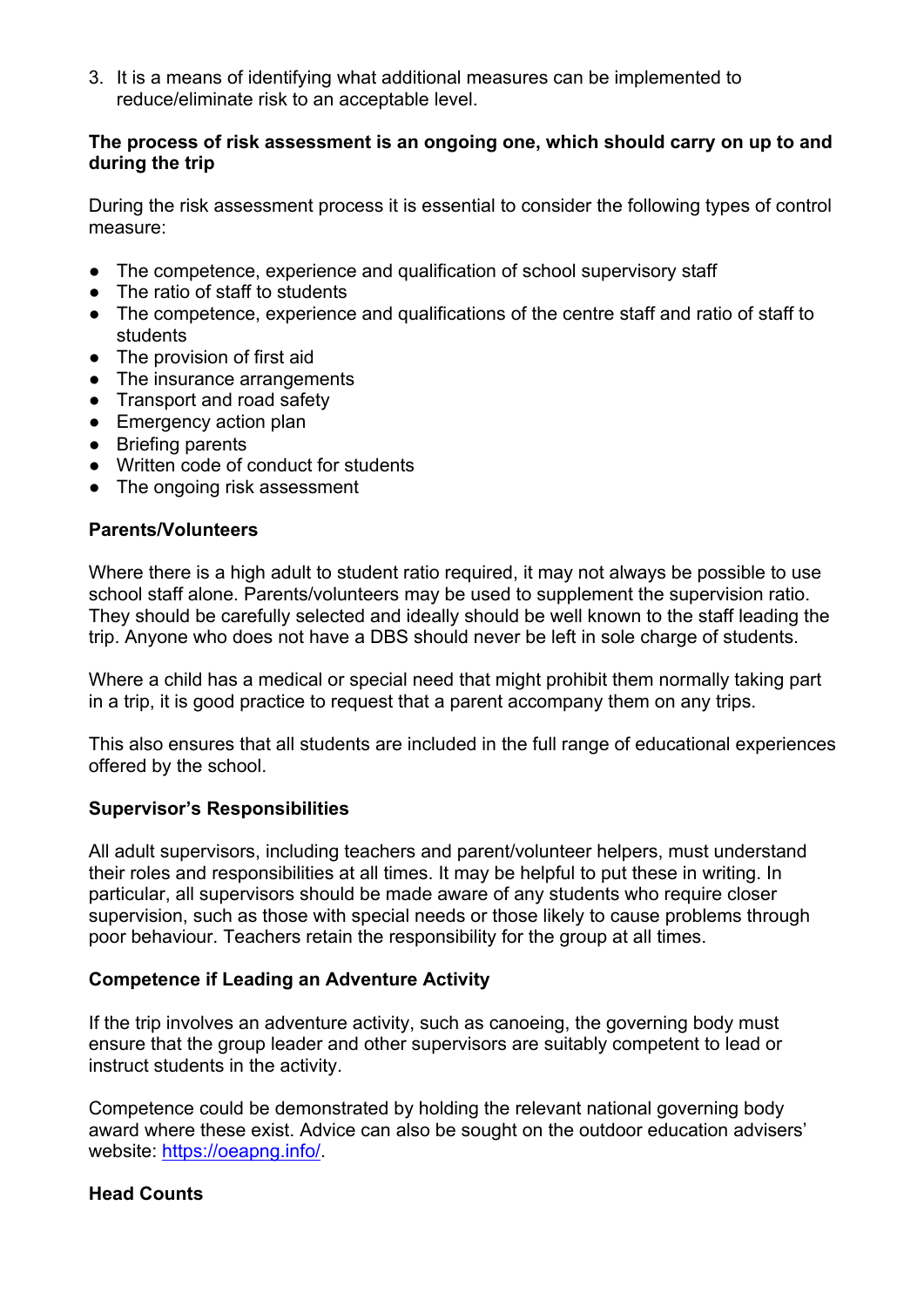Whatever the length and nature of the trip, regular head counting of students should take place, particularly before leaving any venue. All supervisors should carry a list of all participants in an activity at all times. The most effective method is to establish small groups prior to the trip and to assign a member of staff to be responsible for this group. Head counting is carried out for each small group and then reported to the group leader. Ensure all students are standing still when head counts are taken.

#### **Remote Supervision**

The aim of trips for older students is often to encourage independence and investigative skills. As a result, it may be appropriate to allow some time on trips to be unsupervised. This would be the case on Duke of Edinburgh's expeditions and geography fieldwork in some instances.

The group leader has to be satisfied that the students taking part are competent in terms of remote supervision and that their parents have consented to this section of the trip.

#### **Code of Conduct**

Students' conduct on trips is usually excellent and we have received many compliments from members of the public, tour operators and drivers. However, occasionally a student's behaviour is not what we would expect and it has been necessary on rare occasions to impose a ban on future trips for particular students.

In briefing the students prior to the trip, let them know explicitly what standards of conduct you expect from them.

Let the head of year (HOY) know if a particular student's behaviour is causing concern such that you feel you could not take responsibility for this student on an off-site trip.

#### **Registration**

It is essential to have full and accurate details of all students who are involved in your trip and who will be off site for the school day or part of the day. This will ensure that in the event of an emergency evacuation of the school all students can be readily accounted for efficiently.

For all trips therefore, the group leader is required to register the students attending the trip and leave a copy of this list with the front office/attendance officer/Attendance Officer staff for reference purposes. This list should indicate the student's name and form group and be clearly marked either **present** or **absent**.

Names of students who will be absent should be emailed to all staff in advance.

#### **Uniform**

School uniform must be worn for outings unless the nature of the trip makes this inappropriate. In this case, sensible clothing must be worn, which should where possible include the school jumper for identification purposes.

In those situations where school uniform is not to be worn, then explicit instructions must be given to the students as to what is acceptable and appropriate clothing for the trip. This information must also form part of the letter home to parents informing them of the arrangements for the trip. This applies not only to clothing but also to unsuitable jewellery.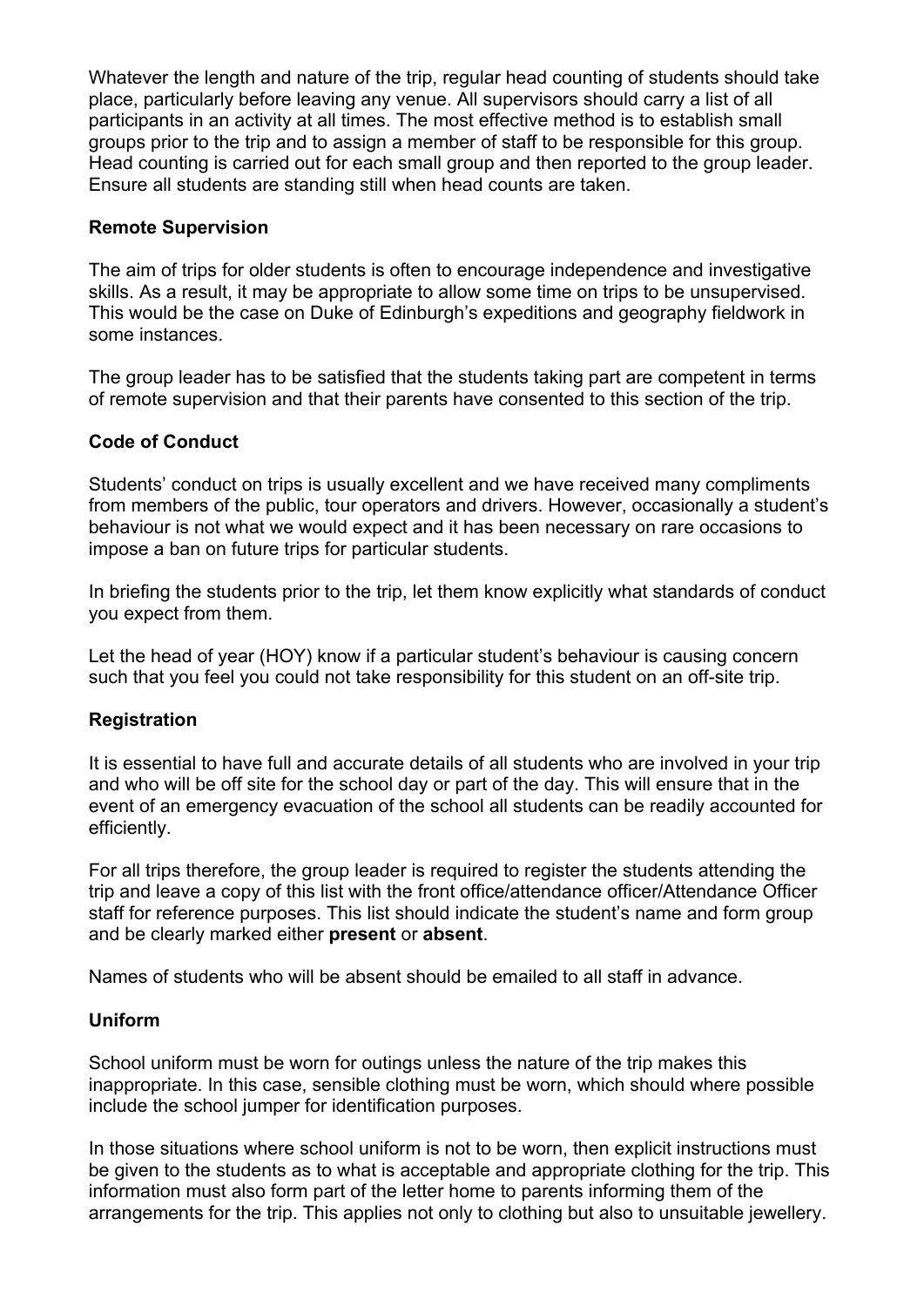Any student deemed to be inappropriately dressed for the trip will not be allowed to take part and any monies paid will be forfeit.

#### **Letters to Parents**

It is recommended that the letter to parents **must** include information about specific details about the destination, transport, and the exact nature of the activities to be undertaken, clothing, cost, and instructions on how to pay via the ParentPay system and charging policy etc. The letter must be shared with the EVC before being copied.

Parents should complete an annual permission slip (Appendix 7); these will be collated, stored and used to create a spreadsheet by HOYs. Group leaders should check that parents have returned the permission slip.

A copy of the letter should be given to reception in case of parental enquiries.

We **do not accept** verbal permission given over the telephone nor emailed permission for a child to take part in a trip, except in exceptional circumstances.

No provision can be made to "drop off" students en route if travelling by coach. However, if travelling by train or other forms of public transport, and a parent gives **express written permission** a student may be allowed to leave the train at an earlier station or continue to a later station.

The letter should also include guidance on appropriate and acceptable clothing if students are not required to be in uniform.

It should also make clear the situation regarding the school's policy on charging for educational trips.

An equality impact assessment has been carried out with regard to this policy. There was found to be no significant impact on any group with protected characteristics i.e. this policy does not discriminate against anyone on the basis of disability, gender re-assignment, pregnancy and maternity, race, religion or belief, gender or sexual orientation.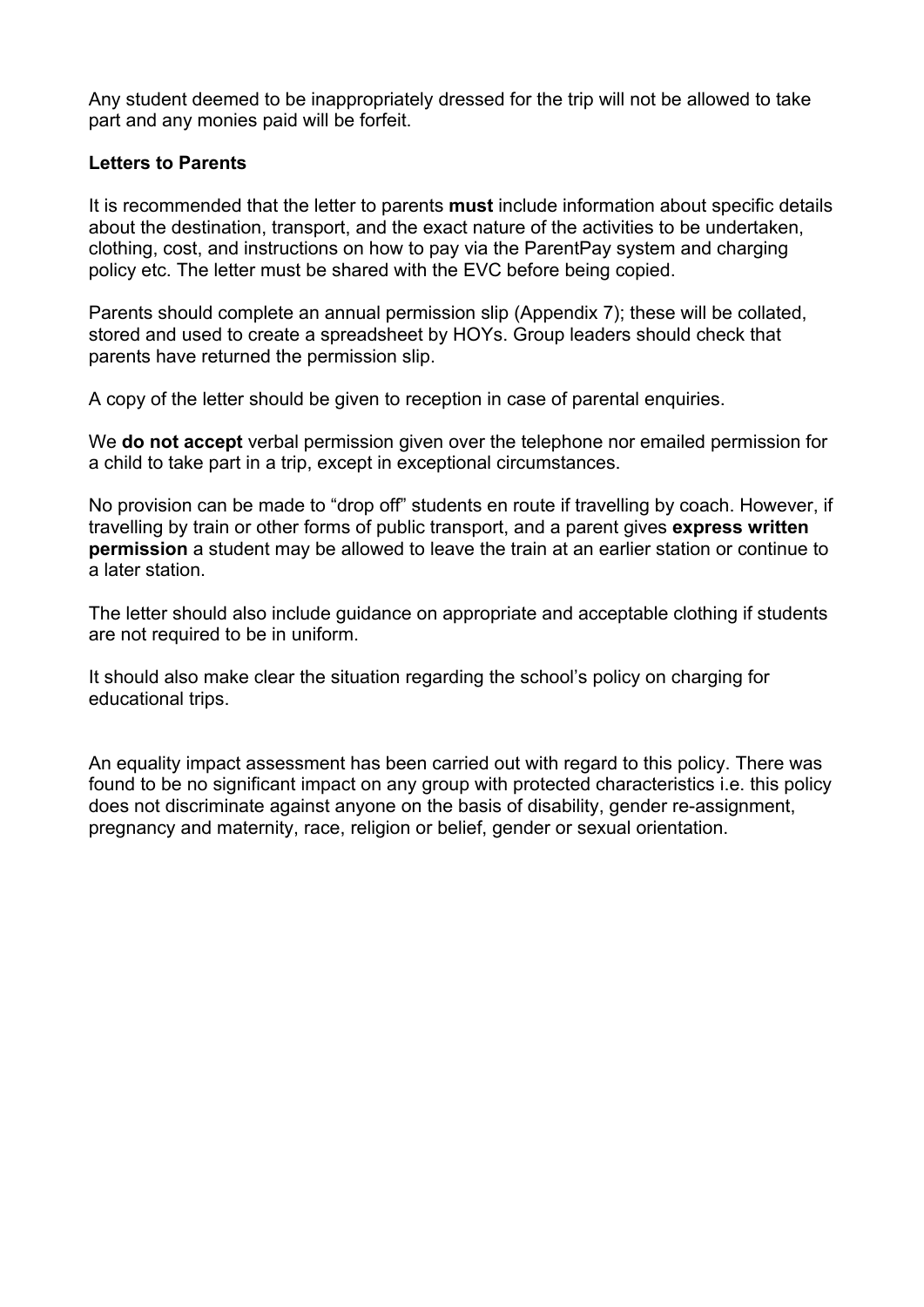| <b>PROCEDURE FOR ARRANGING A TRIP</b>                                                     |                                                                                                            |
|-------------------------------------------------------------------------------------------|------------------------------------------------------------------------------------------------------------|
| <b>Educational Visit</b>                                                                  | <b>Residential Journey</b>                                                                                 |
| in.                                                                                       | Check the date in the diary, it will be pencilled Check the date in the diary, it will be pencilled<br>ın. |
| Complete school trip proposal form and await Complete school trip proposal form and await |                                                                                                            |
| SLT approval before meeting with VHA.                                                     | SLT approval before meeting with VHA.                                                                      |
| Staffing ratios agreed.                                                                   | Staffing ratios agreed.                                                                                    |
| Do not issue letters or book anything until                                               | Do not issue letters or book anything until                                                                |
| okayed.                                                                                   | okayed.                                                                                                    |
| Confirm date in the diary.                                                                | Confirm date in the diary.                                                                                 |
| Inform finance office of trip and complete the                                            | Inform finance office of trip and complete the                                                             |
| costings sheet (Appendix 4) and provide                                                   | costings sheet and provide student names.                                                                  |
| student names. Agree the subsidy for PPG                                                  | Agree the subsidy for PPG students with                                                                    |
| students with MHN.                                                                        | MHN.                                                                                                       |
| Complete coach booking request form if                                                    | Complete coach booking request form if                                                                     |
| required.                                                                                 | required.                                                                                                  |
| Planning:                                                                                 | Planning:                                                                                                  |
| Contact the venue $-$ is it suitable for the                                              | Contact the venue $-$ is it suitable for the                                                               |
| group?                                                                                    | group?                                                                                                     |
| What are the transport options?                                                           | What are the transport options?                                                                            |
| Who will lead/accompany the group?                                                        | Who will lead/accompany the group?                                                                         |
| Who will pay for the trip?                                                                | Who will pay for the trip?                                                                                 |
| How much will the trip cost?                                                              | How much will the trip cost?                                                                               |
| Do you need a contingency?                                                                | Do you need a contingency?                                                                                 |
| <b>Risk Assessments.</b>                                                                  | Risk Assessments-preliminary trip?                                                                         |
|                                                                                           | Liaise with VHA at all stages of trip                                                                      |
|                                                                                           | preparation.                                                                                               |
|                                                                                           | Details of dates, risk assessments,                                                                        |
|                                                                                           | emergency procedures, transport choice,                                                                    |
|                                                                                           | insurance, costs, group membership, staffing.                                                              |
|                                                                                           | Briefing evening for parents                                                                               |
|                                                                                           | Organise a telephone tree to cascade info                                                                  |

#### **Final Preparation:**

Check parental permission has been obtained/planners signed Complete relevant school paperwork

Lodge completed paperwork (1 week in advance) with VHA, Emergency contact, front office and email staff.

Final confirmation information to and from parents.

Monitor deposits/full payments via ParentPay through finance office

Brief the staff and students.

Let reception know the details

Print out from SIMS emergency contact details.

Go on the trip – continuing to risk assess on the day

#### **EVALUATION**

Please follow these steps when planning a school trip. It is highly irregular to plan a trip without having first sought the agreement of the Educational Visits Co-ordinator from the outset.

**In the event that a member of staff does not follow the above procedures then the trip may be cancelled.**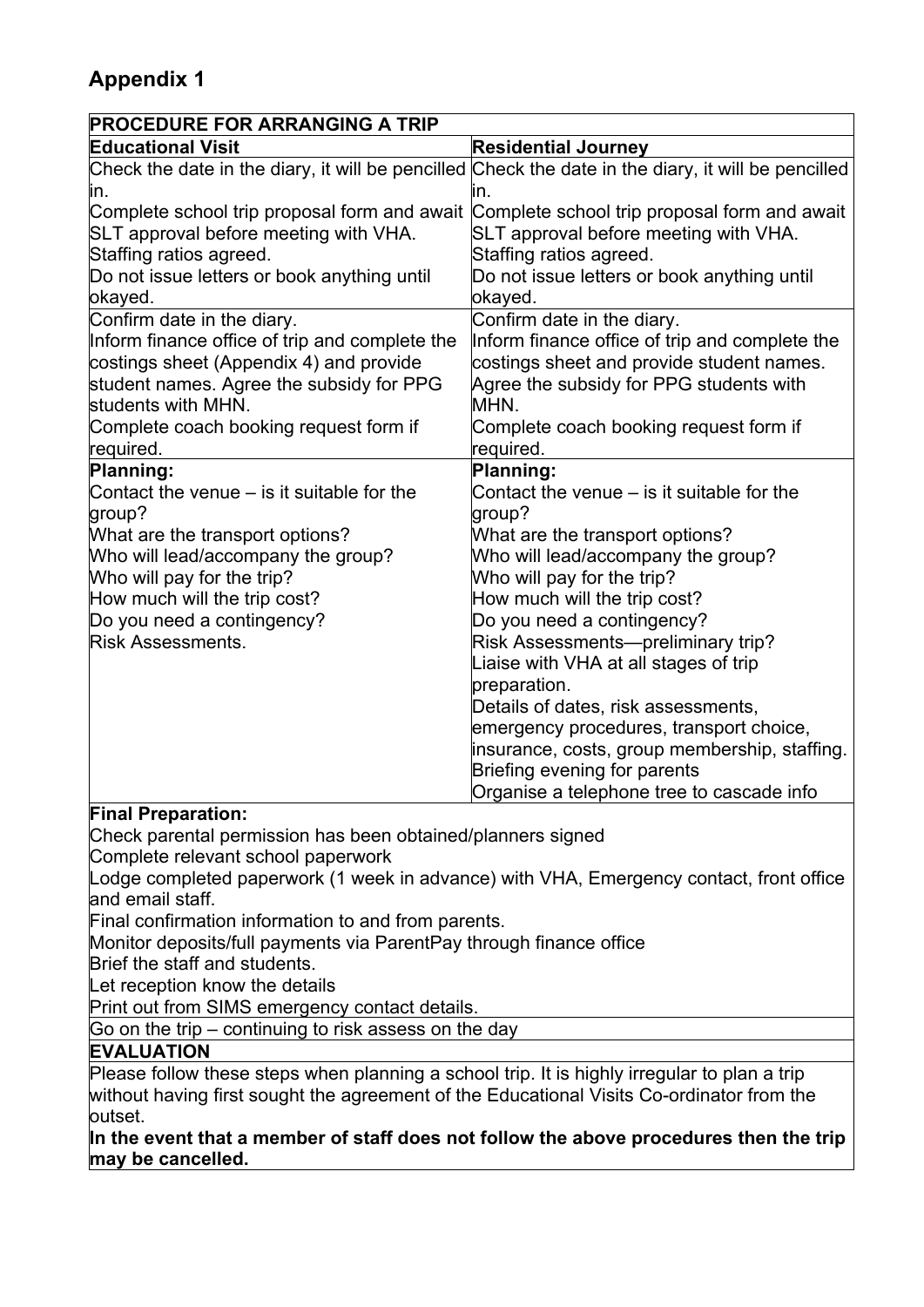#### **School Trip Proposal Form**

Check the school diary and then fill out the information below and then **email** to VHA so that the trip can be discussed at SLT. Do not book anything or send letters out until confirmation from VHA.

| <b>Staff name &amp; Department</b>                                                          |                       |
|---------------------------------------------------------------------------------------------|-----------------------|
| proposing the trip<br>Nature of trip (justification)                                        |                       |
| Day and Date(s)                                                                             |                       |
|                                                                                             |                       |
| <b>Venue</b>                                                                                |                       |
| <b>Itinerary</b>                                                                            |                       |
| Year group                                                                                  |                       |
| No. of students                                                                             |                       |
| No. of and name of staff                                                                    |                       |
| <b>Travel arrangements</b><br>(Include time of leaving and time of<br>return.               |                       |
| <b>Impact on Curriculum Time</b><br>(please include periods and lessons<br>missed by staff) |                       |
| <b>Accommodation</b><br>(if an overnight trip)                                              |                       |
| Cost of trip<br>(including student expenditure)                                             |                       |
| <b>Proposal discussed at SLT</b>                                                            | Approved/not approved |
| <b>Arrange to meet VHA to discuss</b><br>ratio/testimonial details.                         |                       |
| <b>VHA to confirm details with Sue</b><br>Cobb.                                             |                       |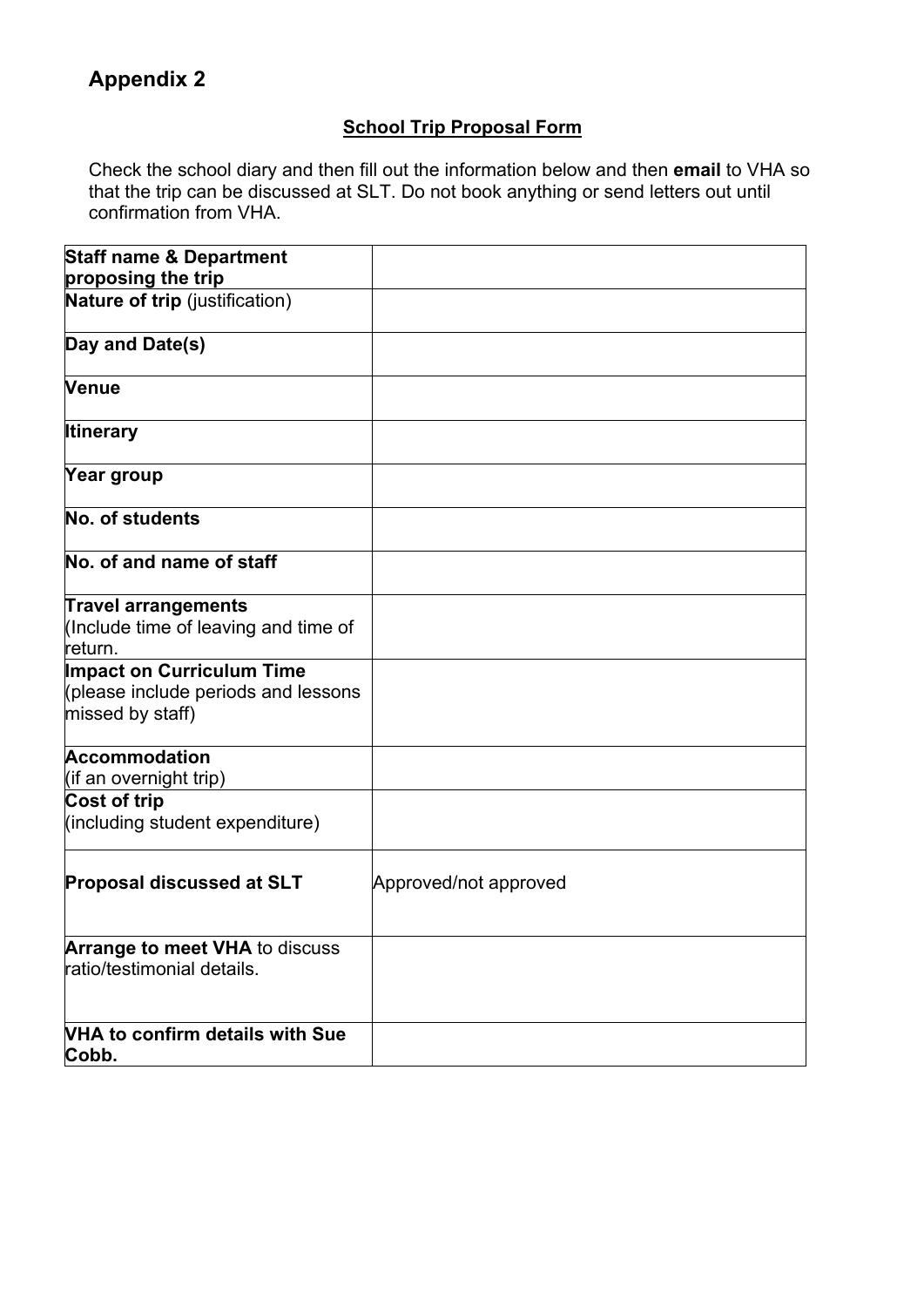



#### **P.E. Fixtures/ Tournament Form**

This should be added to the school diary and must be emailed to Sue Cobb and the head of department by 11am on Thursdays ready to be added to the next week's bulletin. Any fixture which requires students to be taken out of lessons must have written consent from parents, this can be by email, signed note in planner or by letter for major events such as tournaments. A copy of this form must go to HOD, Sue and the school reception.

| <b>P.E. Department</b>                |                              |
|---------------------------------------|------------------------------|
| <b>Staff in charge:</b>               |                              |
|                                       |                              |
| <b>Fixture/tournament (highlight)</b> |                              |
| Venue                                 |                              |
| (address must be included)            |                              |
| Day and date(s)                       |                              |
| Time of departure                     |                              |
| Time of return to school              |                              |
| Names of students taking part in      |                              |
| fixture/tournament                    |                              |
|                                       |                              |
|                                       |                              |
|                                       |                              |
|                                       |                              |
|                                       |                              |
|                                       |                              |
| No. of and name of staff              |                              |
| <b>Travel arrangements</b>            |                              |
| (Include time of leaving and time     |                              |
| of return.                            |                              |
| Impact on curriculum time             |                              |
| please include periods and            |                              |
| lessons missed by staff &             |                              |
| students) Is cover needed?            |                              |
| Has written consent been              |                              |
| provided? How is this evidenced?      |                              |
|                                       |                              |
| Head of dept notified of fixture?     | <b>Approved/not approved</b> |
| Staff in charge to confirm details    | Yes /No                      |
| with Sue Cobb & Anne Sage (if         |                              |
| cover required)                       |                              |

Signed Signed Signed Signed Signed Signed Signed Staff in charge  $\sim$ 

| Date: |
|-------|
|       |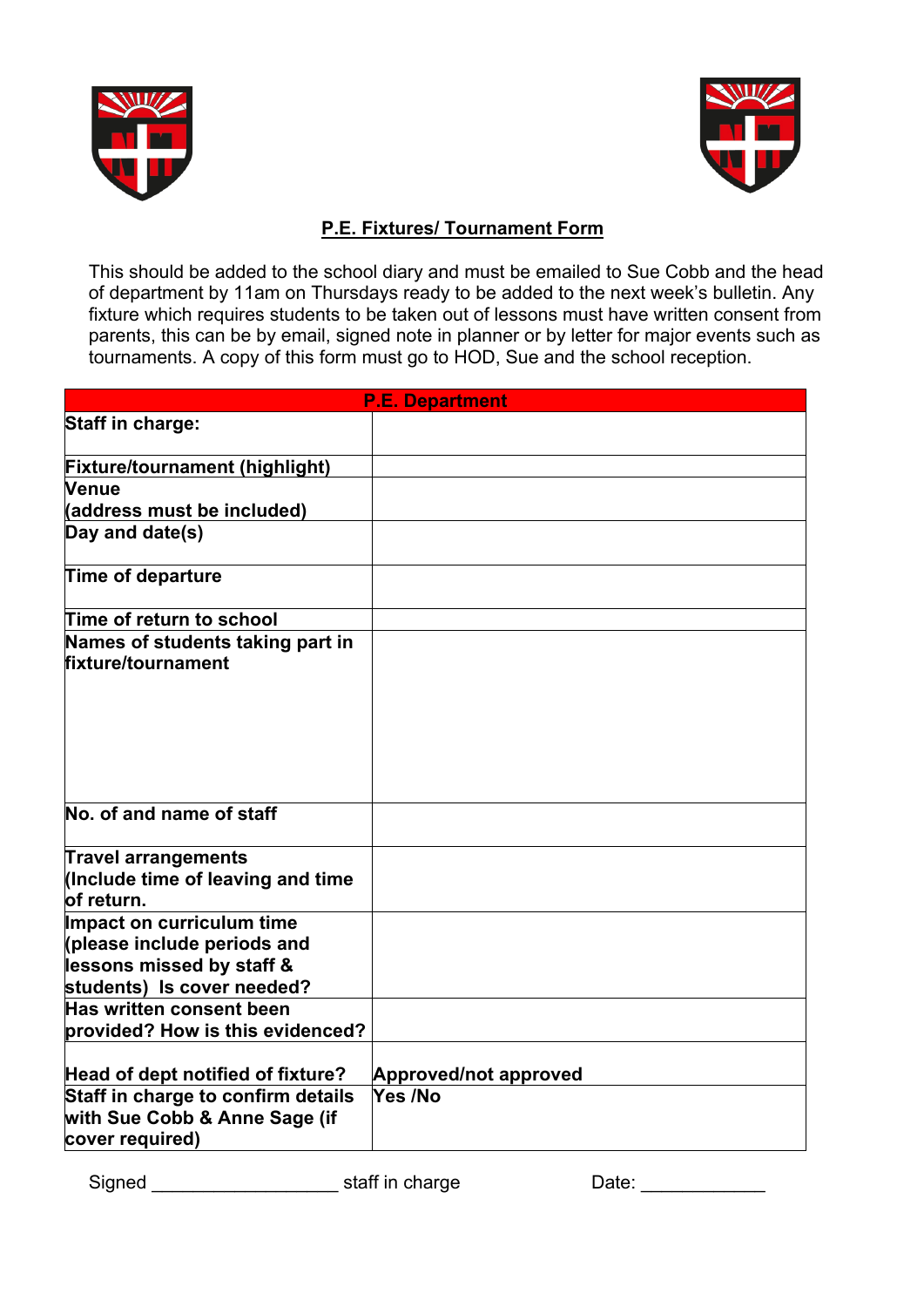| <b>Trip Checklist</b>                                                                                                                                            |                                                    |
|------------------------------------------------------------------------------------------------------------------------------------------------------------------|----------------------------------------------------|
| Led by:<br>A trip to:                                                                                                                                            | Date:                                              |
| Make initial diary check with Sue Cobb                                                                                                                           | <b>YES/NO</b>                                      |
| Once approved meet with VHA to discuss details                                                                                                                   | YES/NO                                             |
| Arrange staffing/cover with VHA/Sue Cobb?<br>First Aider accompanying?                                                                                           | YES/NO<br>YES/NO                                   |
| Agreed PPG subsidy with MHN                                                                                                                                      | YES/NO                                             |
| Informed Bursar and Finance staff?                                                                                                                               | YES/NO                                             |
| Group Leader & accompanying staff finalised                                                                                                                      |                                                    |
| Number of students                                                                                                                                               |                                                    |
| Ratio of staff to students                                                                                                                                       | 1 Teacher to<br><b>Students</b>                    |
| In line with ratios given in school trips policy?                                                                                                                | YES/NO                                             |
| Tour Operator:                                                                                                                                                   | Method of transport:                               |
| Risk assessments completed?                                                                                                                                      | YES/NO (please attached completed risk assessment) |
| Total Cost of trip                                                                                                                                               | £                                                  |
| Cost for students                                                                                                                                                | PPG £<br>Other £                                   |
| Planned departure date and time from School                                                                                                                      |                                                    |
| Planned arrival date and time back at School                                                                                                                     |                                                    |
| Letter to parents with all trip details, share with reception                                                                                                    | YES/NO                                             |
| Student list with emergency contact numbers<br>produced? (please attach)                                                                                         | <b>YES/NO</b>                                      |
| Information about students with special medical<br>requirements obtained? (please attach)                                                                        | <b>YES/NO</b>                                      |
| Collected passport details? (if required)                                                                                                                        | YES/NO                                             |
| Informed canteen staff of numbers of<br>students missing from School? (if applicable)                                                                            | YES/NO<br>Date:                                    |
| Ordered packed lunches for FSM students in advance?                                                                                                              | YES/NO                                             |
| Briefed members of accompanying staff on their<br>roles, responsibilities and emergency procedures?                                                              | YES/NO                                             |
| Group lists issued to accompanying members of staff for<br>registering and head counts?                                                                          | YES/NO                                             |
| Students briefed on our expectations of them<br>on a residential trip?                                                                                           | YES/NO                                             |
| Have a plan if your return time is delayed                                                                                                                       | YES/NO                                             |
| First Aid Kits/School phone obtained?                                                                                                                            | YES/NO                                             |
| Arrange for an out of hours contact to hold all details                                                                                                          | YES/NO                                             |
| Once all paperwork is completed, please have it checked by VHA. Copy the paperwork and lodge copies with VHA, front office and your<br>emergency contact person. |                                                    |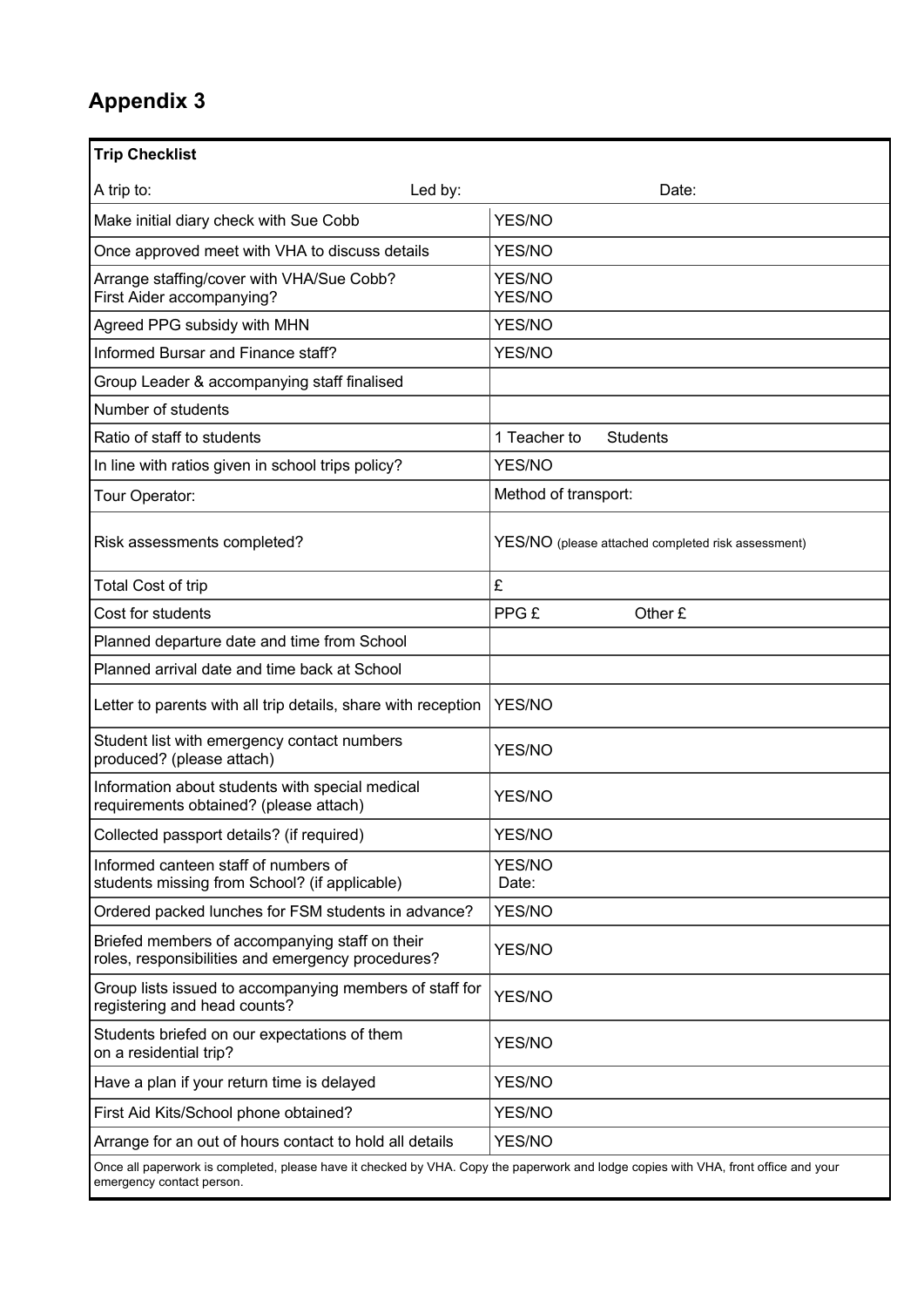### **SCHOOL JOURNEY/TRIP COSTINGS (pass to finance office)**

| DATE OF TRIP                  | DAY/RESIDENTIAL |
|-------------------------------|-----------------|
|                               |                 |
| PROPOSED YEAR GROUP(S)        |                 |
| NO. OF STUDENTS               |                 |
| NO OF PPG STUDENTS            |                 |
| NO. OF TEACHING STAFF         |                 |
| NO. OF NON-TEACHING STAFF     |                 |
| <b>COSTINGS</b>               | £               |
|                               |                 |
|                               |                 |
| <b>FURTHER COSTS:</b>         |                 |
|                               |                 |
|                               |                 |
| <b>TOTAL COST</b>             |                 |
| <b>COSTS PER STUDENT</b>      |                 |
| <b>COSTS PER PPG STUDENTS</b> |                 |
|                               |                 |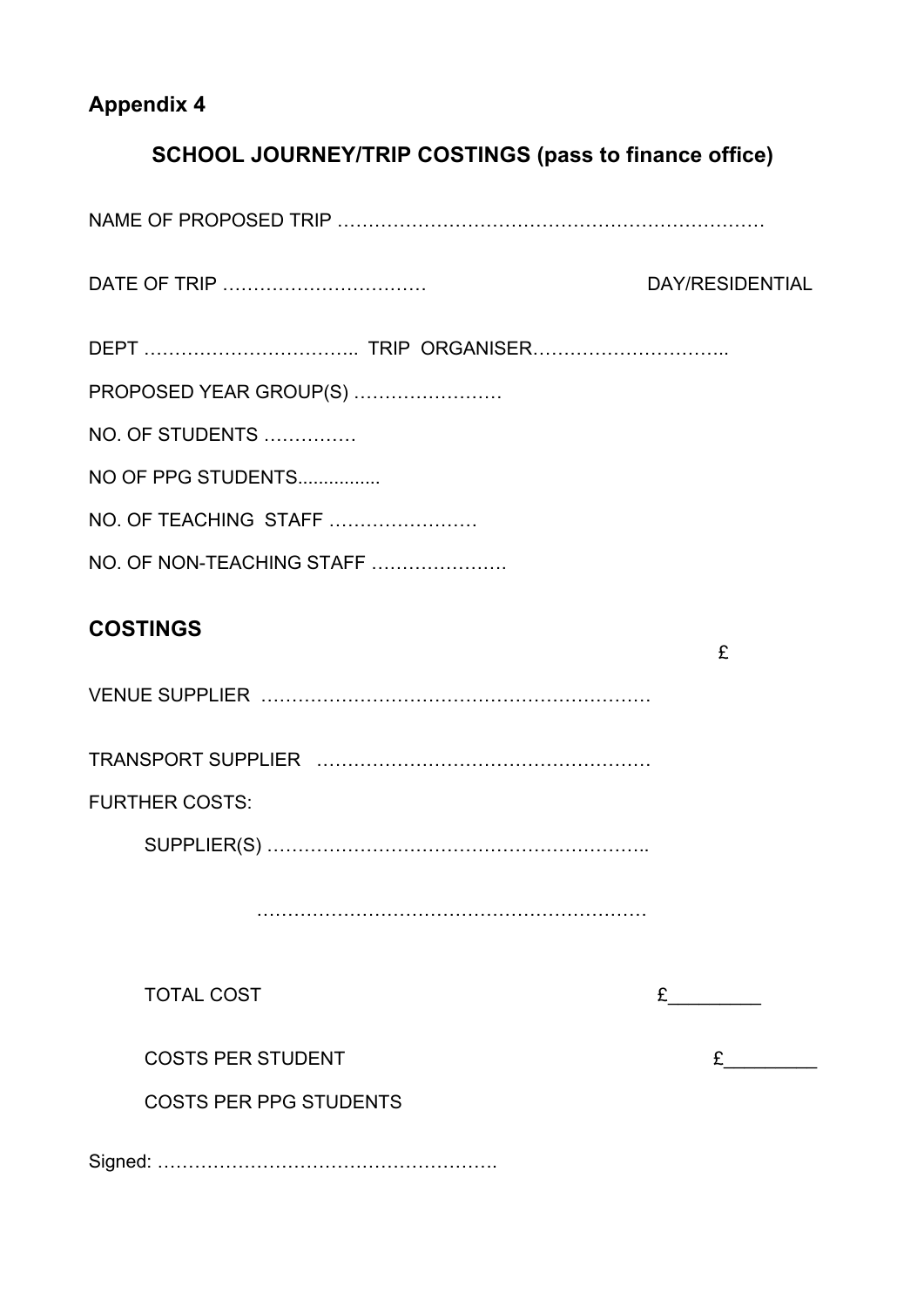# **Risk assessment for a trip to:**

## Led by: **Date:**

| <b>Potential hazard</b> | <b>Risk reduced by</b> |
|-------------------------|------------------------|
|                         |                        |
|                         |                        |
|                         |                        |
|                         |                        |
|                         |                        |
|                         |                        |
|                         |                        |
|                         |                        |
|                         |                        |
|                         |                        |
|                         |                        |
|                         |                        |
|                         |                        |
|                         |                        |
|                         |                        |
|                         |                        |
|                         |                        |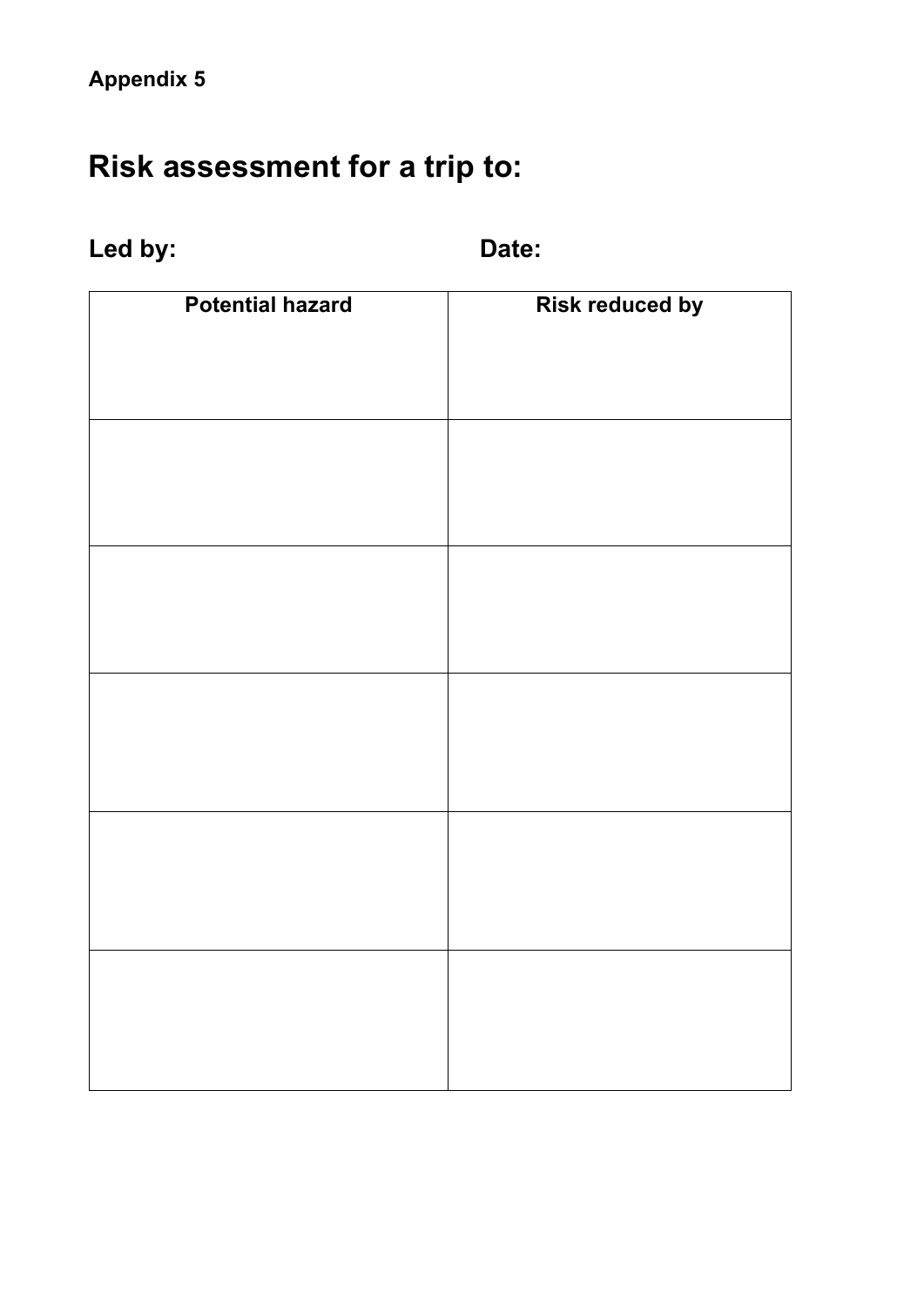# **COACH BOOKING REQUEST FORM**

| <b>Destination address</b> |
|----------------------------|
|                            |
|                            |
|                            |
|                            |
|                            |
|                            |
|                            |
|                            |

| Quotes received (for office use only):                                       |  |
|------------------------------------------------------------------------------|--|
|                                                                              |  |
| $f(x) = \begin{cases} \frac{1}{2} & x \neq 0 \\ 0 & x = 0 \end{cases}$       |  |
| $\mathbf{f}$ . The component of $\mathbf{f}$ . The component of $\mathbf{f}$ |  |
|                                                                              |  |
|                                                                              |  |

(Return to finance office)